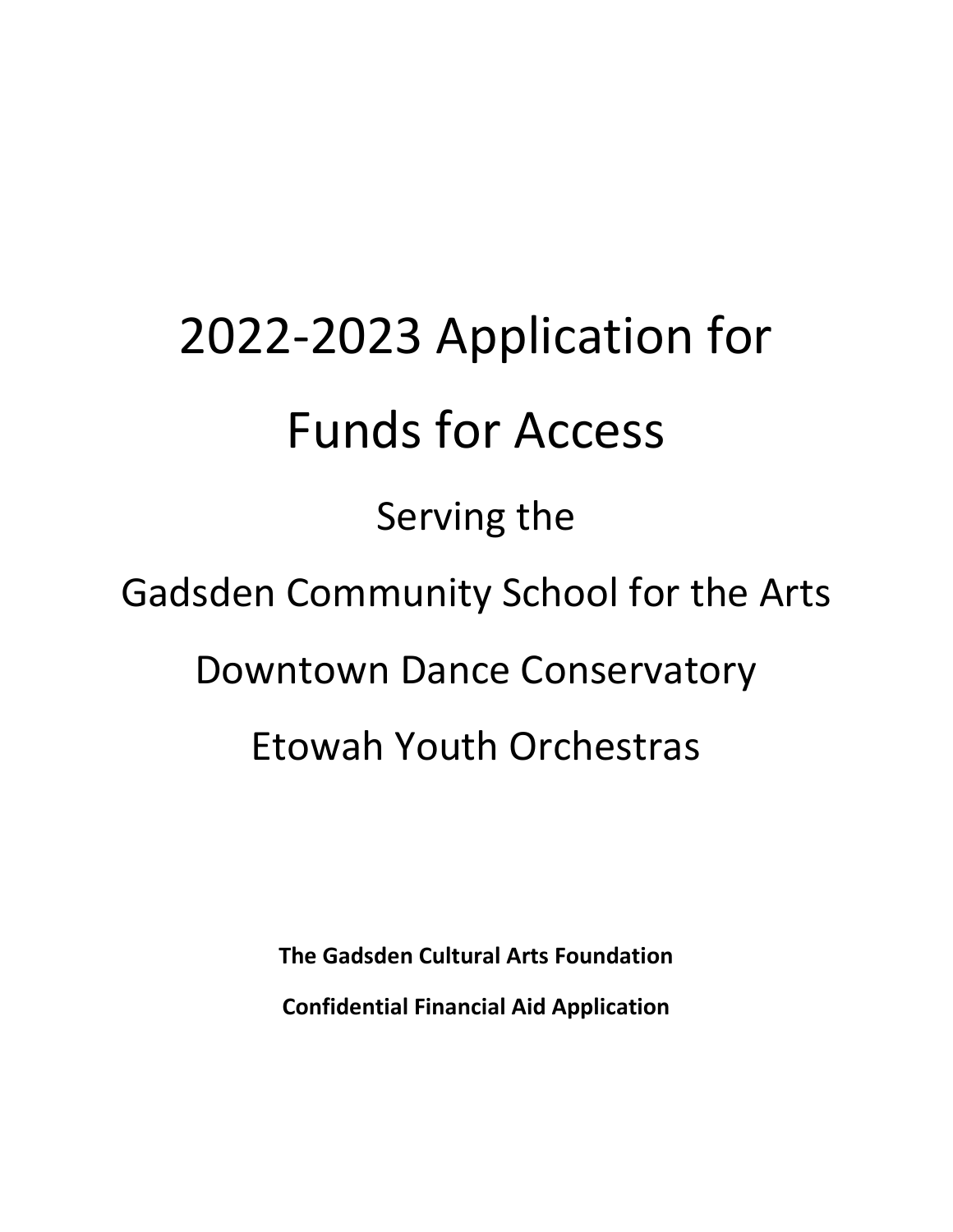# The Fund for Access

Thanks to the leadership gift from the Gadsden Cultural Arts Foundation (GCAF) and additional gifts from other donors, the Gadsden Community School for the Arts (GCSA), Downtown Dance Conservatory (DDC), and Etowah Youth Orchestras (EYO) can provide financial aid to students who meet a series of qualifications. Aid is available to existing and future students in all instructional programs under the umbrella of the Gadsden Cultural Arts Foundation. To qualify, students must submit this form and demonstrate financial need. Since funds are limited, please be sure to apply early.

Families must apply once during the academic year for financial aid. The application period for the 2022-2023 academic year is July 1, 2022 – August 15, 2023. To be renewed each subsequent semester, students must show commitment through attendance at lessons, classes, and/or rehearsals. After one semester, students with significant absences may lose support for the next semester at the discretion of the program staff. Preference for scholarship renewals will be given to returning students who have met award obligations. Scholarship award amounts will be reviewed each semester and may be increased or decreased based on evaluations by instructors and program staff. Please note that for the Summer Semester award amounts will be adjusted in proportion with the overall class fee amount. While award amounts will vary based on application information, awards generally do not cover GCSA and DDC registration fees, instructional supply fees for GSCA and DDC lessons and classes, or instruments for private instrumental music instruction through the GCSA.

## **Award Obligations:**

- − Consistent attendance at lessons, classes, and/or ensembles.
- − Consistent practice and preparation for lessons, classes, and ensembles.
- − Positive evaluations from teacher.
- − Recipient must pay tuition bills, fees, etc. not covered by financial aid in full and in a timely fashion.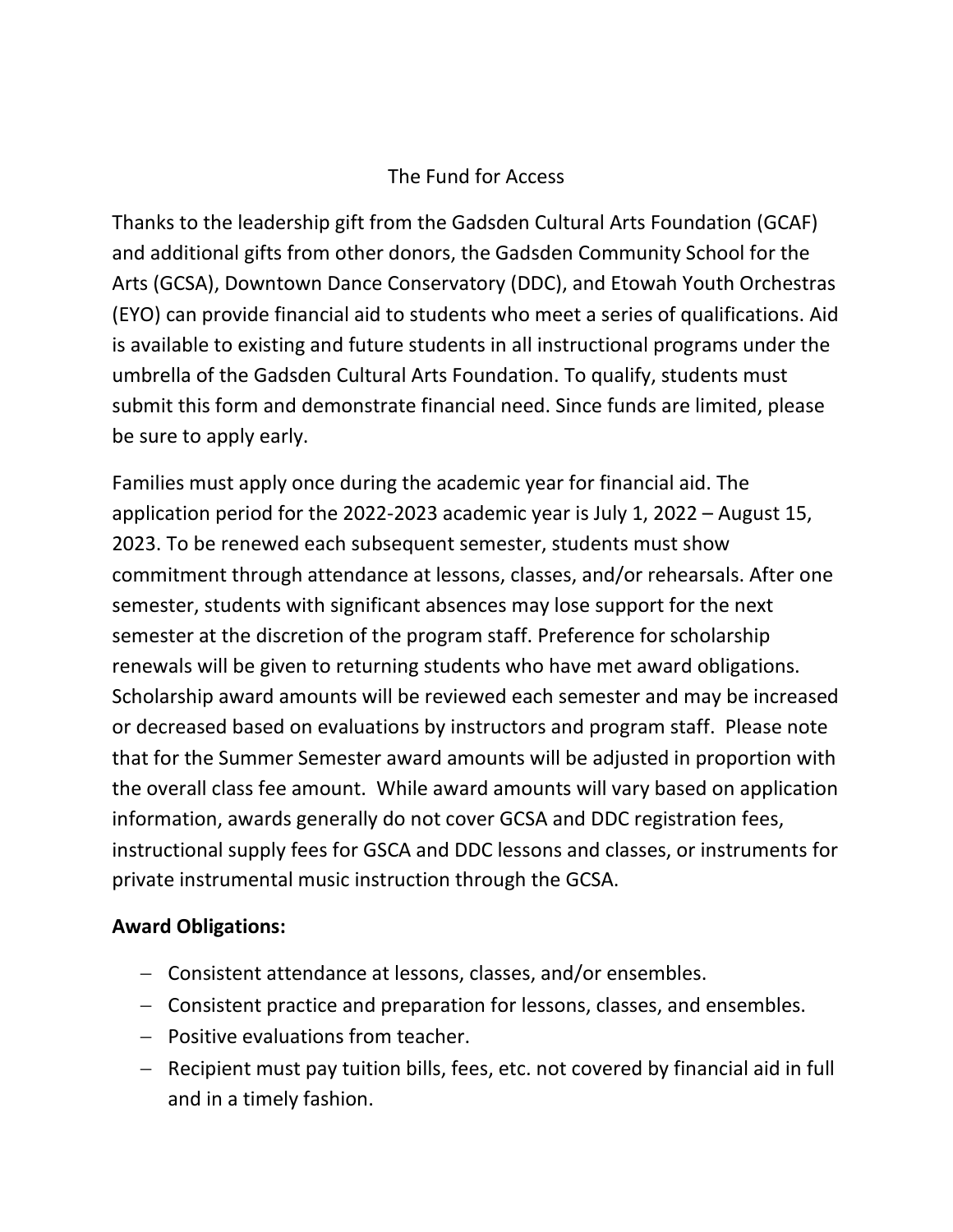Please note – at the time of application, all outstanding fees from the previous semester, MUST be paid in full.

# **Selection Policy**

Financial aid decisions are made according to the following:

- Financial need, as indicated by income and/or family and extenuating circumstances.
- Availability of funds
- Progress of the student (for returning students)
- Applicant's payment history with the instructional programs of the GCAF.

# **Instructions**

The following items must be completed and submitted to the GCAF by August 15th to be considered for tuition assistance.

- **Confidential Tuition Aid Application-** Please complete all sections of this application fully and accurately. If more than one student in the family is applying for assistance, a separate application is needed for each student.
- **Copy of the most recent U.S. Tax Form completed by your family (Form 1040, 1040A or 1040EZ)** must be attached to the Confidential Tuition Aid Application. If your family also receives government assistance, please provide a copy of your benefits information or a payment check stub. If more than one student in the family is applying for assistance, you may submit only one copy of this form.
- **If changes exist since the filling of the attached tax form.** If additional explanations of financial or other circumstances are required, information should be provided in writing on the Statement of Financial Need.

Applications that are incomplete or do not include **ALL** the documentation above **WILL NOT BE REVIEWED**.

• **An email** will be mailed to inform families of their award status. Notification will arrive after the respective application deadline.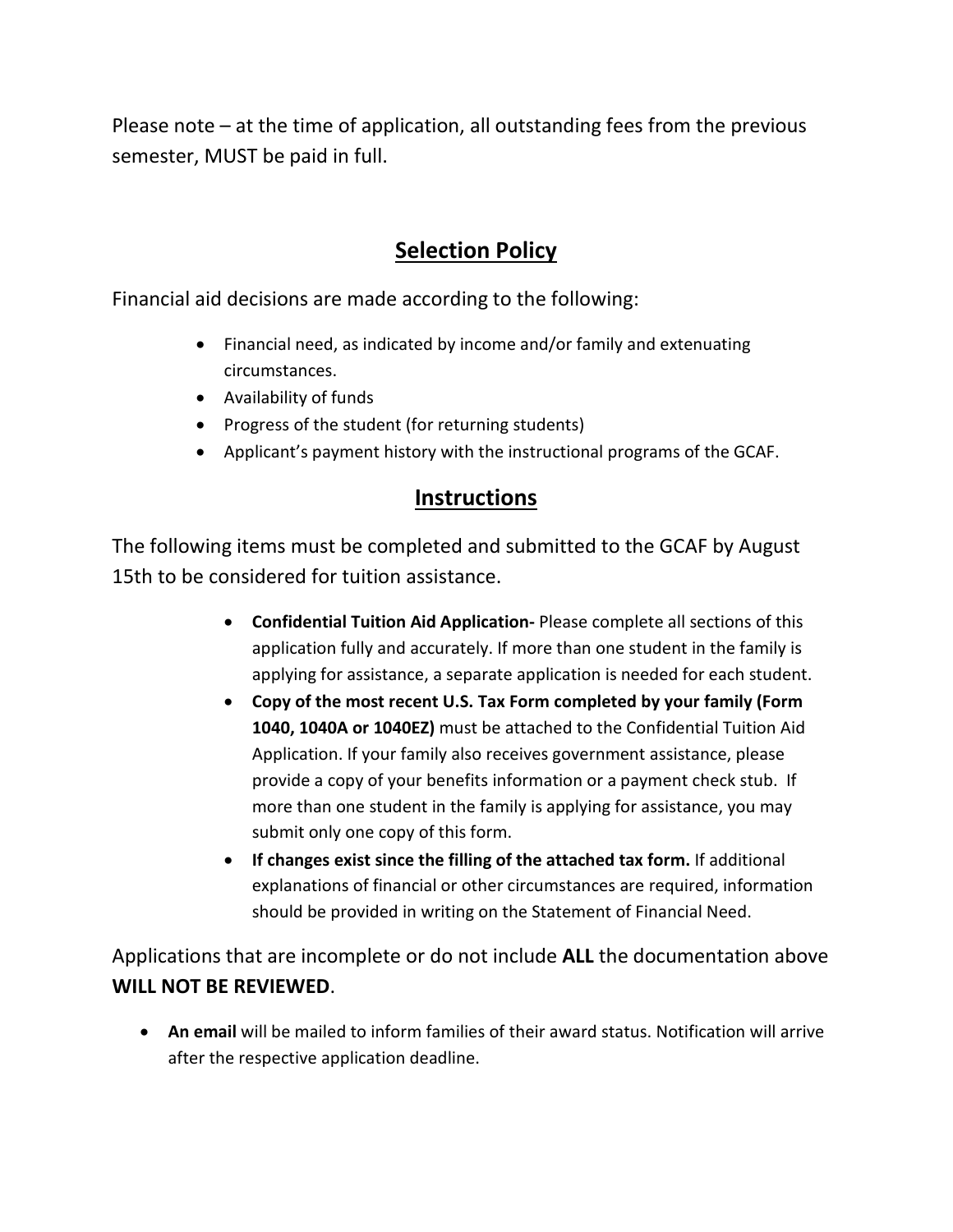### **GCAF Financial Aid Application General Information Form**

|                                                                                                                |                                                           | Grade in School:  |
|----------------------------------------------------------------------------------------------------------------|-----------------------------------------------------------|-------------------|
|                                                                                                                |                                                           |                   |
|                                                                                                                |                                                           |                   |
|                                                                                                                | State: $\frac{1}{\sqrt{1-\frac{1}{2}} \cdot \frac{1}{2}}$ | $\chi$ ip: $\chi$ |
|                                                                                                                |                                                           |                   |
| Parent cell phone: Parent email address: 2000 March 2010 March 2010 March 2010 March 2010 March 2010 March 201 |                                                           |                   |

*Please circle preferred method of contact*

The student listed above is applying for financial assistance from the Funds for Access for the following programs (check all that apply):

\_\_\_\_\_ Gadsden Community School for the Arts

Private instrumental or vocal music instruction

\_\_\_\_\_ Visual arts classes

Downtown Dance Conservatory

\_\_\_\_\_ Etowah Youth Orchestras

\* Students requesting financial support for the programs of the Etowah Youth Orchestras must also complete and attach the EYO addendum. Please note – if you are applying for assistance for PRIVATE music instruction, these lessons are offered through the Gadsden Community School for the Arts. If you have any questions regarding this, please contact the EYO directly.

#### **Voluntary Information:**

*This information is used for the purposes of insuring diversity.*

**Student's age \_\_\_\_\_\_\_\_\_\_\_\_\_\_\_**

**Student's gender \_\_\_\_\_\_\_\_\_\_\_\_**

**Student's race \_\_\_\_\_\_\_\_\_\_\_\_\_\_**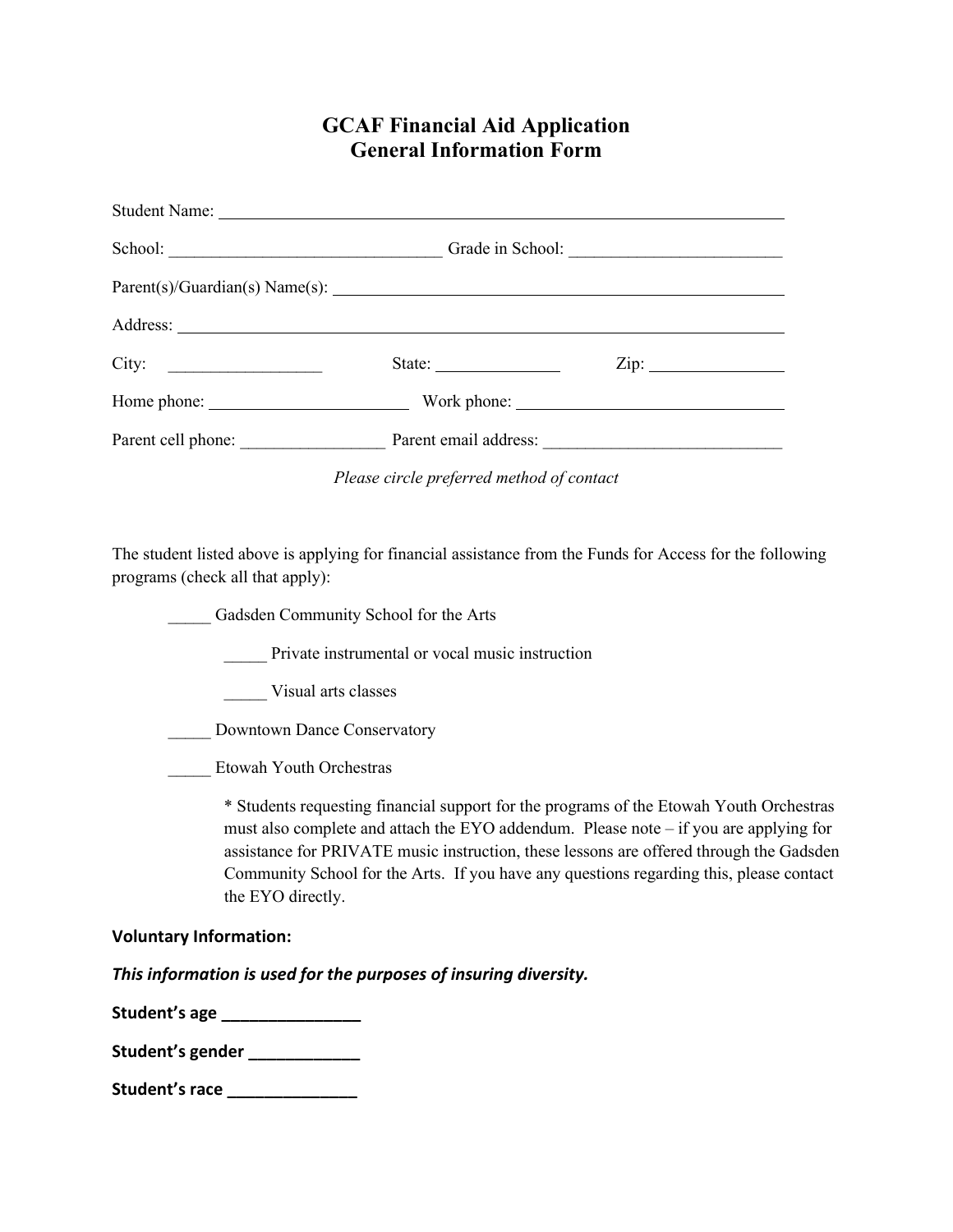#### **Financial Aid Application Information Form**

Current Annual Income – please list all sources of income for all household members

|                                                        | $\mathsf{S}$ and $\mathsf{S}$                                   |
|--------------------------------------------------------|-----------------------------------------------------------------|
| Other annual income (please specify source and amount) |                                                                 |
|                                                        | $\mathsf{S}$ and $\mathsf{S}$ and $\mathsf{S}$ and $\mathsf{S}$ |
|                                                        |                                                                 |
| Total <i>Current</i> Annual Income                     |                                                                 |

If this amount differs from the amount show on the submitted Federal Income Tax Form 1040, please explain below:

Dependents – please list all dependents in household by name, beginning with student applying for financial aid:

\_\_\_\_\_\_\_\_\_\_\_\_\_\_\_\_\_\_\_\_\_\_\_\_\_\_\_\_\_\_\_\_\_\_\_\_\_\_\_\_\_\_\_\_\_\_\_\_\_\_\_\_\_\_\_\_\_\_\_\_\_\_\_\_\_\_\_\_\_\_\_\_\_\_\_\_\_\_

\_\_\_\_\_\_\_\_\_\_\_\_\_\_\_\_\_\_\_\_\_\_\_\_\_\_\_\_\_\_\_\_\_\_\_\_\_\_\_\_\_\_\_\_\_\_\_\_\_\_\_\_\_\_\_\_\_\_\_\_\_\_\_\_\_\_\_\_\_\_\_\_\_\_\_\_\_\_

| -        |  |
|----------|--|
| <u>.</u> |  |

Does the student applicant qualify for the free or reduced lunch program? \_\_\_\_\_ yes \_\_\_\_\_ no If divorced or separated, does the non-custodial parent assist with expenses? \_\_\_\_\_ yes \_\_\_\_\_ no

I certify that I have provided current, accurate and truthful information. I understand that should I receive financial aid; I will be responsible for paying any tuition balance and applicable fees by indicated deadlines. I have signed the attached Letter of Agreement outlining attendance and other guidelines and understand that my instructor will be aware that I receive financial aid to help the evaluation process.

Knowing what the tuition is for the program in which your student is enrolling, what amount do you believe you can contribute monthly toward this tuition?

\_\_\_\_\_\_\_\_\_\_\_\_\_\_\_\_\_\_\_\_\_\_\_\_\_\_\_\_\_\_\_\_\_\_\_\_\_ Date\_\_\_\_\_\_\_\_\_\_\_\_\_\_\_\_\_\_

Parent/Guardian #1 Signature

 $Date$   $\qquad \qquad \qquad \qquad$ 

Parent/ Guardian #2 Signature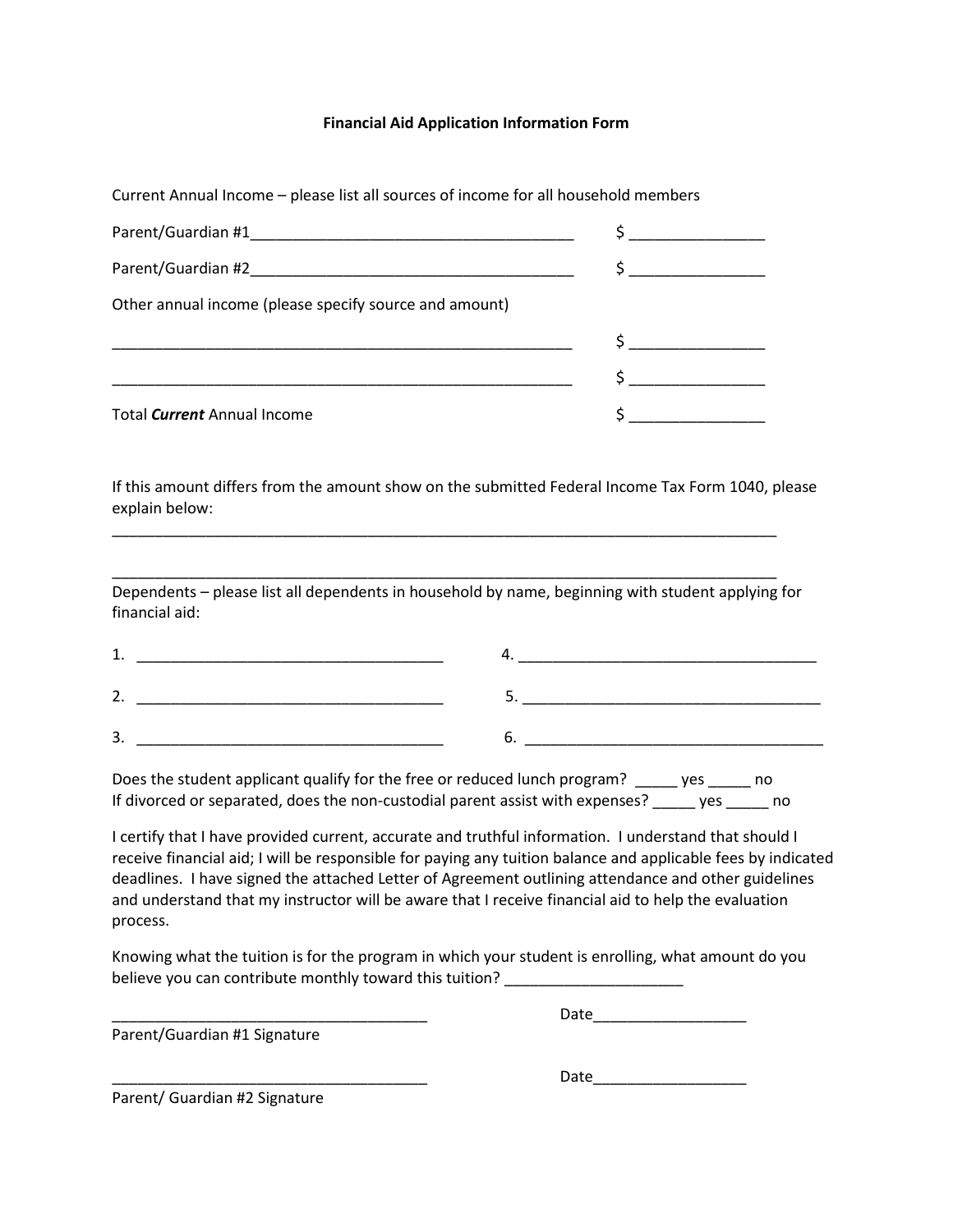# **Letter of Agreement**

Name of Financial Aid Applicant

As a potential recipient of financial aid, you must meet the five expectations outlined below. This will ensure that you receive the best possible art/music/dance education and that the Gadsden Cultural Arts Foundation makes the best use of their limited financial resources.

#### **Expectations**

- Aid recipients should attend all lessons, classes, and ensembles for which she/he is registered. If recipient is unable to attend a session, the aid recipient will notify the appropriate program staff at 256-543-2787. Repeated absences will jeopardize a recipient's financial aid eligibility.
- The aid recipient should be on time for all lessons, classes, and ensembles.
- Recipients should bring appropriate materials to lessons, classes, and ensembles.
- Recipients will practice and prepare for each session according to requirements designed by the student and instructional staff.
- Aid recipients must pay tuition bills, fees, etc. not covered by financial aid.

If the expectations of the agreement are fulfilled, the aid recipient will receive preference for continued financial aid for the next semester of the current academic year.

I certify that I have read and understand the above expectations.

Student name \_\_\_\_\_\_\_\_\_\_\_\_\_\_\_\_\_\_\_\_\_\_\_\_\_\_\_ Student signature \_\_\_\_\_\_\_\_\_\_\_\_\_\_\_\_\_\_\_\_\_\_\_\_

 $Parent(s)/Guardian(s)$  name  $\qquad \qquad$ 

 $Parent(s)/Guardian(s)$  signature

Completed Financial Aid Application, along with all requested documentation, may be mailed to:

**Funds for Access Gadsden Cultural Arts Foundation P.O. Box 1507 Gadsden, AL 35902 Attn: Susie Collins**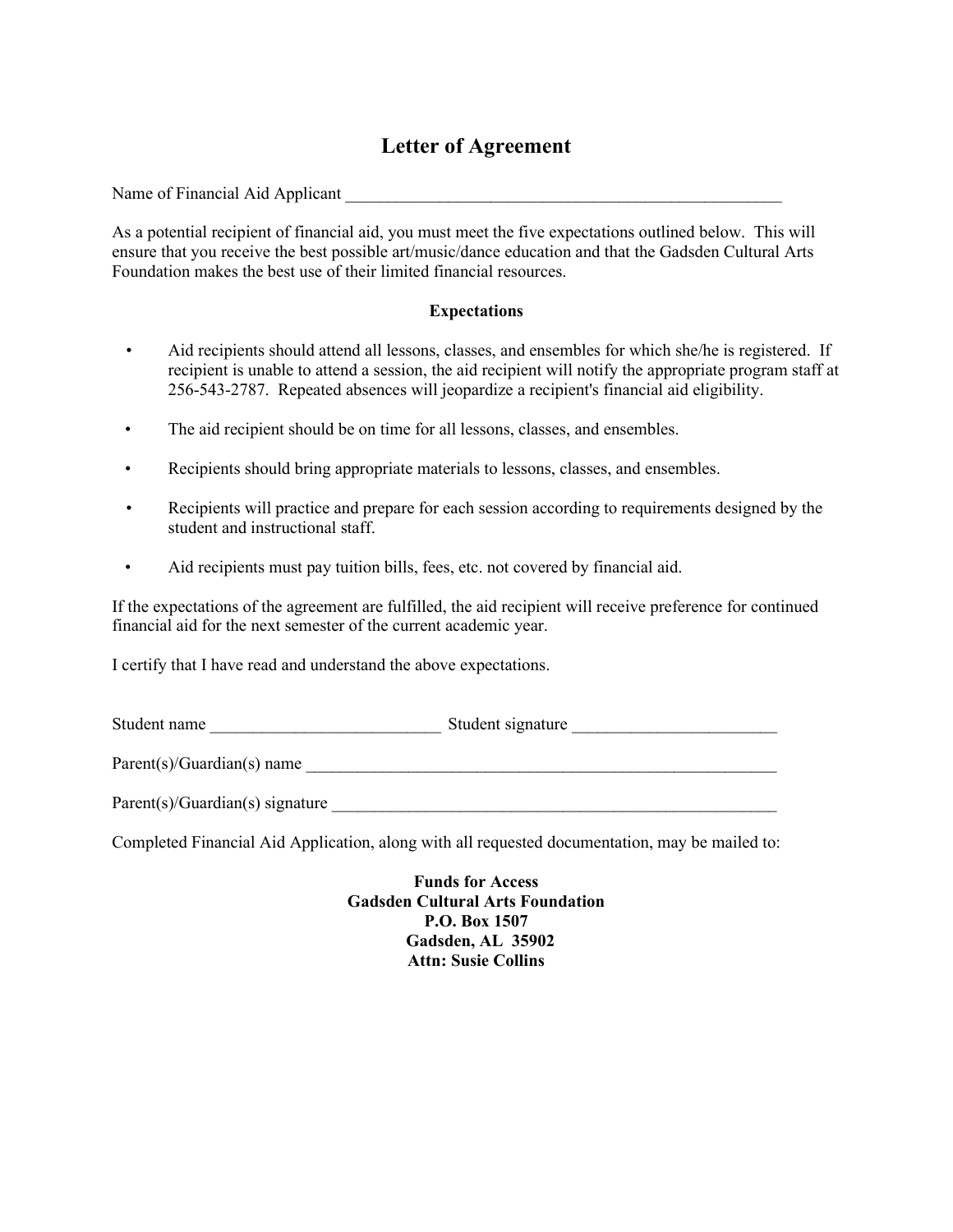# **Financial Aid Application Statement of Financial Need**

Student name \_\_\_\_\_\_\_\_\_\_\_\_\_\_\_\_\_\_\_\_\_\_\_\_\_\_\_\_\_\_\_\_\_\_\_\_\_\_\_\_\_\_\_\_\_\_\_\_\_\_\_\_\_\_\_\_\_\_\_\_

 $Parent(s)/Guardian(s)$  name  $\_\_$ 

Please use the space below to provide a statement of need, written by the parent or guardian for the student named above. This statement should document why you are seeking financial aid and any additional information you wish for the committee to consider when determining awards and award amounts. As funds are limited, it is important that financial needs are explained in detail.